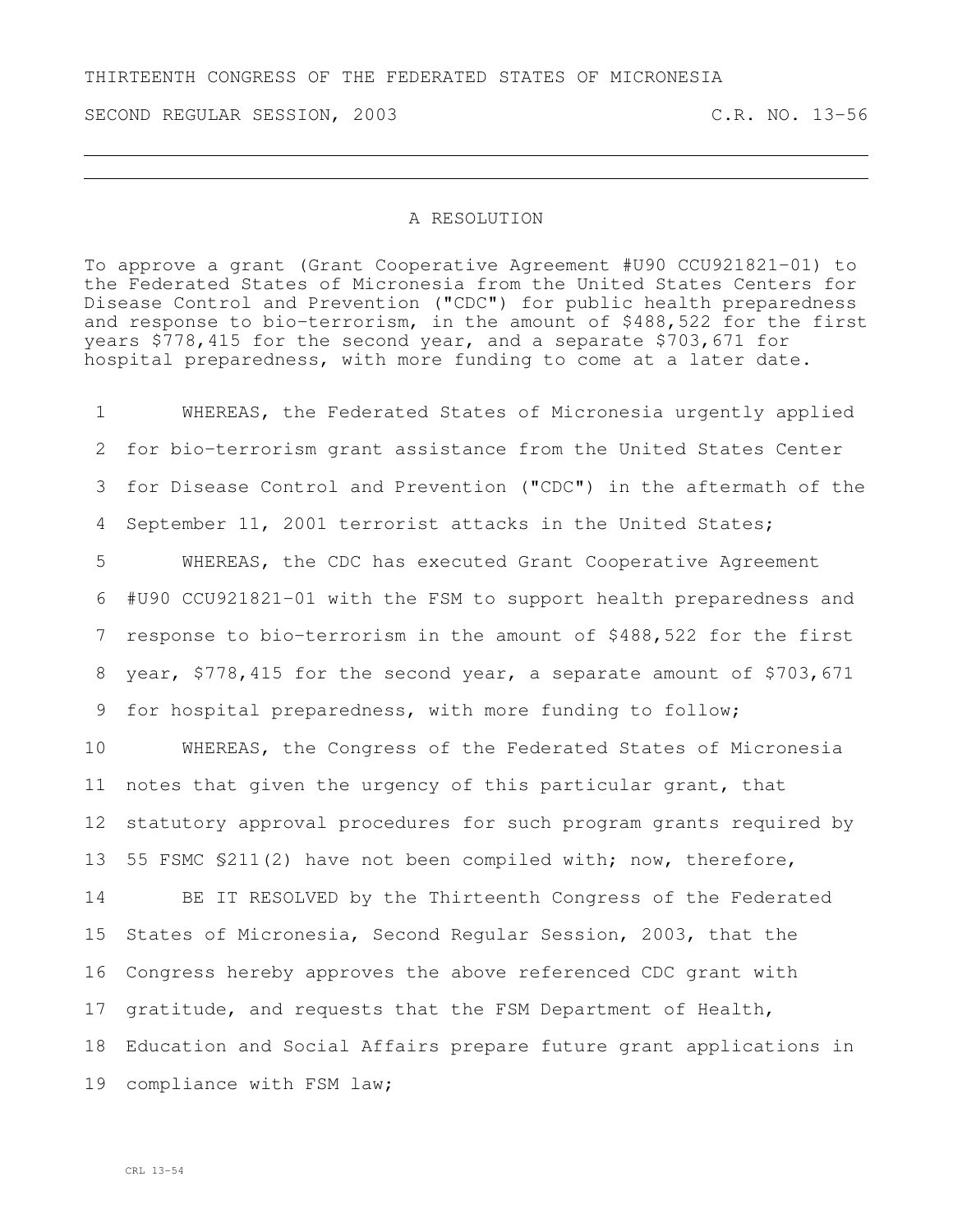| $\mathbf 1$      | BE IT FURTHER RESOLVED that certified copies of this           |
|------------------|----------------------------------------------------------------|
| 2                | resolution be delivered without delay to the President of the  |
| 3                | Federated States of Micronesia, the FSM Secretary of the       |
| 4                | Department of Health, Education and Social Affairs, the FSM    |
| 5                | Secretary of Foreign Affairs, and the Ambassador of the United |
| 6                | States in Kolonia.                                             |
| $\boldsymbol{7}$ |                                                                |
| 8                | Date: 10/28/03<br>Introduced by: /s/ Henry C. Asugar           |
| $\mathcal{G}$    | Henry C. Asugar<br>(by request)                                |
| 10               |                                                                |
| 11               |                                                                |
| 12               |                                                                |
| 13               |                                                                |
| 14               |                                                                |
| 15               |                                                                |
| 16               |                                                                |
| 17               |                                                                |
| 18               |                                                                |
| 19               |                                                                |
| 20               |                                                                |
| 21               |                                                                |
| 22               |                                                                |
| 23               |                                                                |
| 24               |                                                                |
| 25               |                                                                |